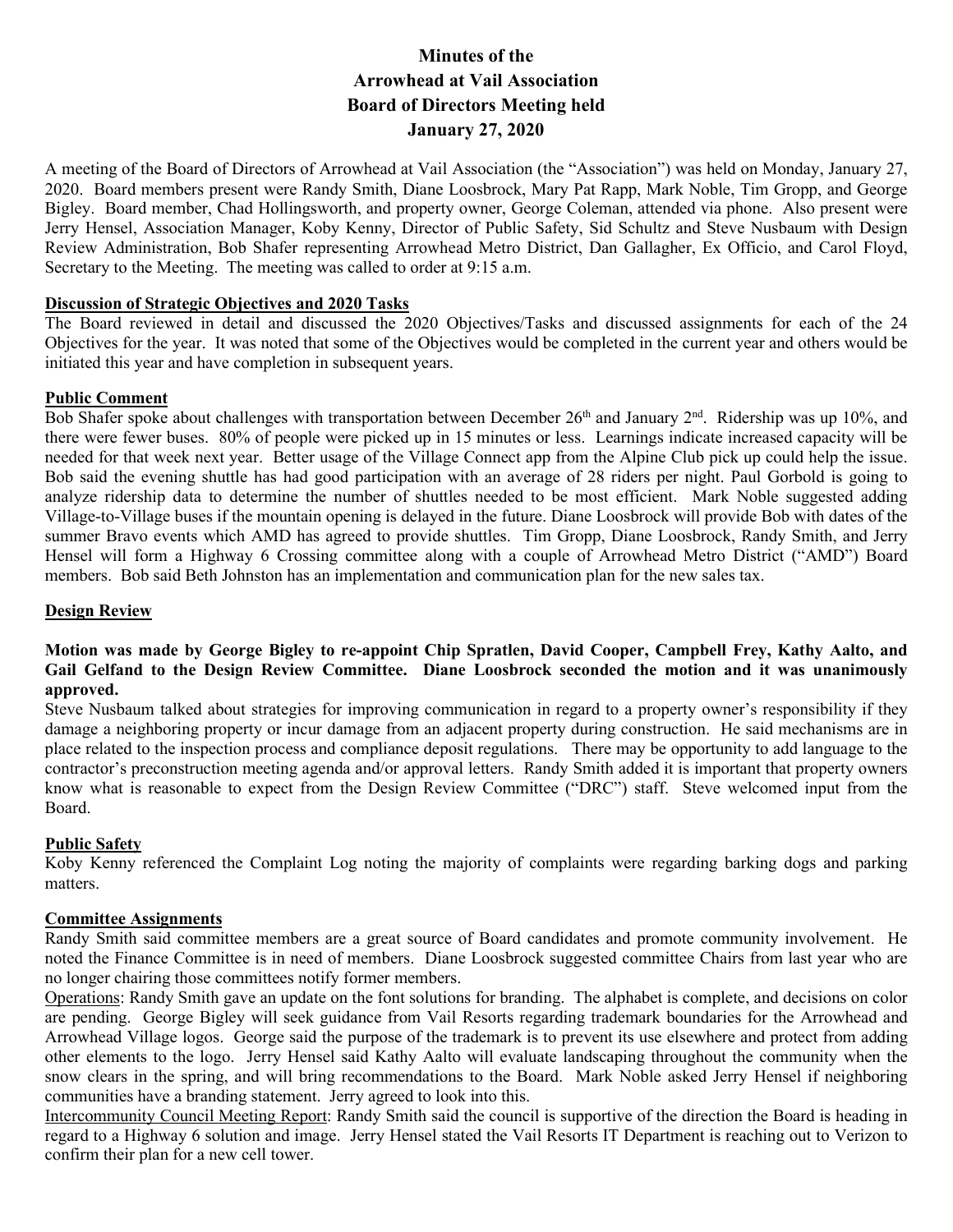## **Financials**

Tim Gropp reported \$70K in real estate transfer assessments ("RETA") have been received year to date. All of the annual assessment invoices have gone out. On the Income Statement, Tim reviewed actuals as of December 31, 2019. RETA ended the year \$468K ahead of budget bringing the entire surplus for the year to \$602K. A couple of differences from what was reported at the annual meeting include short-term rental fees of \$22K, slightly under projected. Trash came in \$14K over budget.

### **Mountain Operations Update**

Gary Shimanowitz, Vice President of Mountain Operations, spoke about the dynamics of opening the mountain. When asked where snowfall is measured, Gary answered the mid-mountain weather pod is above Spruce Saddle. He added that Arrowhead receives much less snow because of the lower altitude. Gary explained the sequence of Arrowhead opening on December 21<sup>st</sup>. The interconnect from Beaver Creek to Bachelor Gulch was not open until the previous week. Golden Bear was opened with natural snow over the holiday period. He noted natural snow can only be groomed once or twice a week. Snowmaking commenced after the holidays. Jerry Hensel commented on the importance of snowmaking to ensure the snow holds up for skiing into the spring. Gary said he has the ability to give a couple of days notice when snowmaking is to begin. Randy Smith suggested the Association send mountain updates to keep property owners informed and educated regarding the process. Bob Shafer also suggested Gary speak at one of the Alpine Club Wine and Cheese events. Gary said it benefits the resort to get Arrowhead open as early as possible because it improves the guest experience. Beaver Creek continues to lead the company in the net promoter score and guest experience/mountain attributes scores. That drives property values, repeat visitation, and demand for rentals. Dan Gallagher inquired about the possibility of pushing back the roped area behind the Alpine Club. Gary referenced safety measures that have been put in place and reported a positive trend with a significant decrease in the overall accident and collision rate. Randy requested a spring meeting with Gary to discuss potential mountain upgrades.

### **Old Business**

Short-Term Rental Update: Jerry Hensel reported there are currently 155 units renting and 124 registered. There have been two formal complaints. Follow-up letters were sent to those who have been identified and are not in compliance. Four renters in Bachelor Springs have been reimbursed.

Highway 6 Project: Jerry Hensel said following the next AMD meeting, they will form a Highway 6 Committee to determine next step and bring recommendations to the Board.

Transportation Report: Jerry Hensel reported through January 15<sup>th</sup> there were 655 riders on the night shuttle. Discussion took place regarding the most effective way to share the shuttle schedule.

Arrowhead Map Update: Jerry Hensel presented the most current summer and winter versions of the Arrowhead map, noting they are nearly complete. He will forward the maps to the Board for their review and asked for their feedback as soon as possible. Jerry said he anticipates a final version within 30 days.

Trail Maintenance Update: Jerry Hensel stated the Mud Springs Trail is groomed every Friday. Snowshoe signage will be placed on the Ute Trail. Jerry explained there are sections of the Ute Trail that cannot be groomed. The groomers are looking at reconfiguring winter access points to allow for grooming two-thirds of the trail. Dan Gallagher mentioned summer maintenance on the Cherokee trail has not been adequate.

Marketing Report: Diane Loosbrock spoke about a meeting with the Associations new webmaster who is local. He had a couple of suggestions for additions to the website including a dynamic calendar and an electronic directory. Multiple calendar months would be available with the option of clicking on a specific event or activity to get greater detail. Diane shared that the expense for printing and mailing the directories is \$7,650. Converting to an electronic directory would involve a one-time cost of \$1,575. The directory would be password protected. George Bigley commented if there are features available to enhance the directory's functionality, now would be the time to invest and set it up right. The Board was in support of moving forward with an on-line directory.

#### **Motion was made by Mark Noble to move to an on-line directory for 2020. Mary Pat Rapp seconded the motion and it was unanimously approved.**

Randy Smith said Fresh Tape Media will begin preparing quarterly analytical reports. He talked about a recent video post from the Beaver Creek ice rink. Diane Loosbrock added that Fresh Tape has prepared a preliminary branding book with scripts and information for use.

### **Annual Meeting Minutes Review**

Randy Smith clarified that the Annual Meeting Minutes are not approved by the Board. They will be approved by the general membership at the next Annual Meeting. There were no suggested changes.